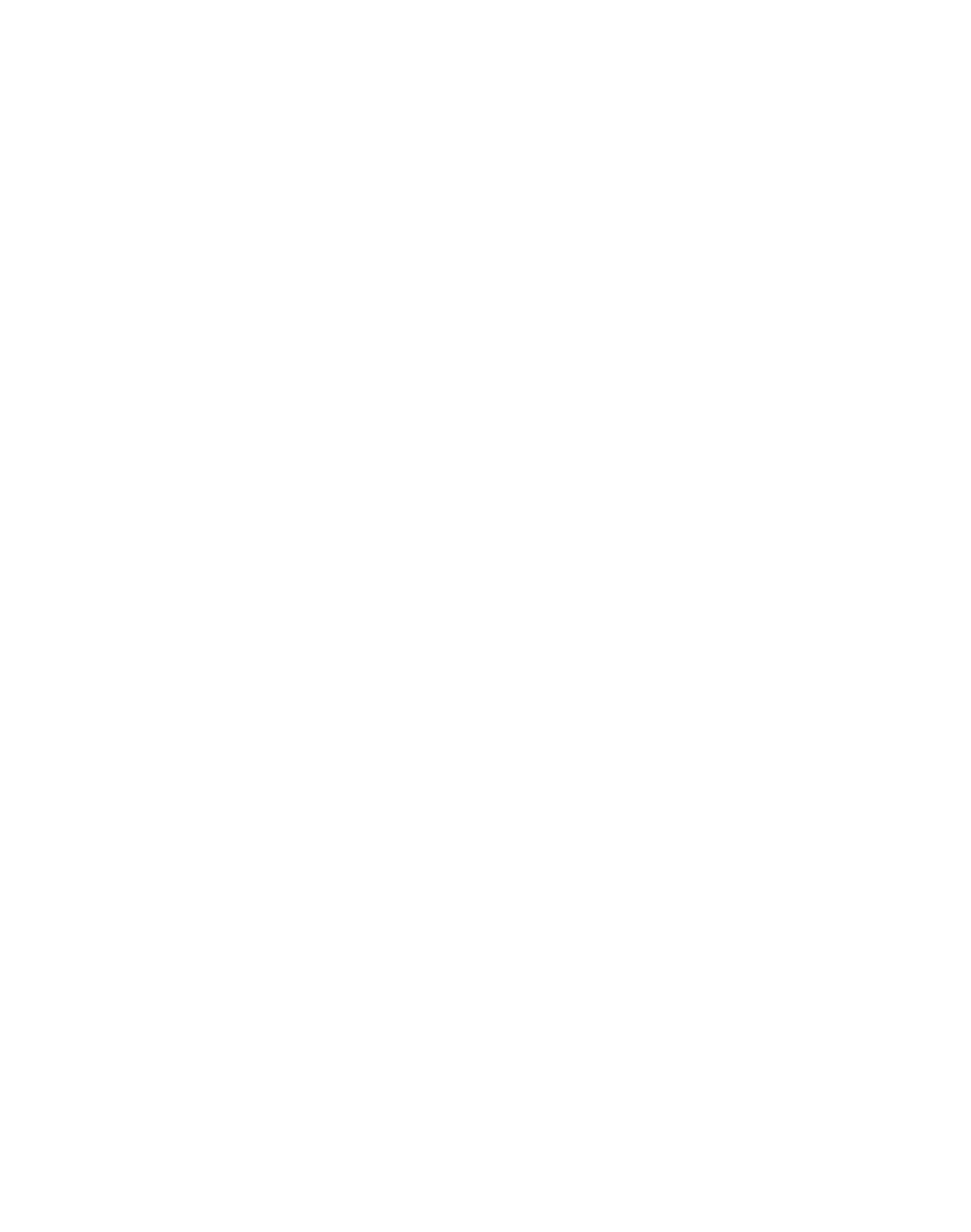### **COPYRIGHT COMPLIANCE MADE SIMPLE ~ SIX RULES FOR COURSE DESIGN**

**Linda K. Enghagen, J.D.** 

**Distributed by Sloan-C ● http://www.sloan-c.org<br>
<b>BLOAN - C** A Consortium of Institutions and Organizations<br>
Committed to Quality Online Education **SLOAN**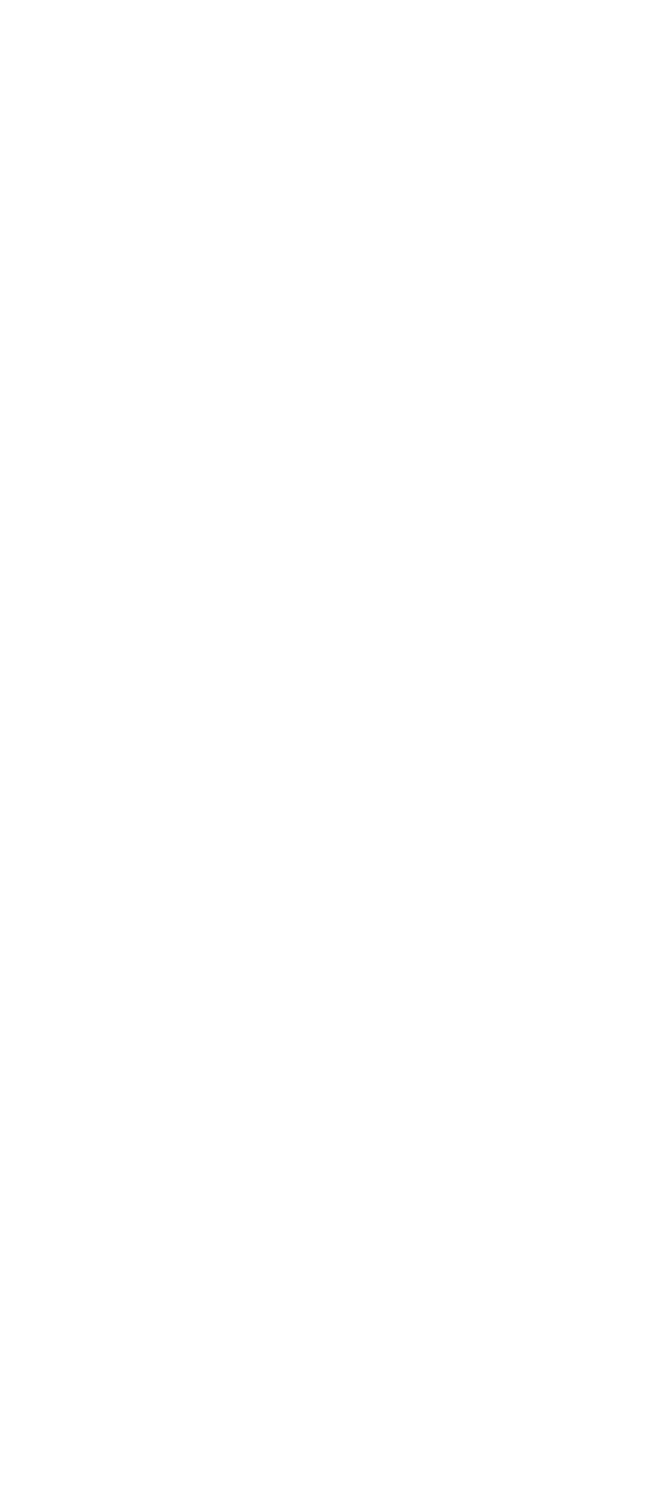#### **YOUR RESPONSIBILITIES USING THESE MATERIALS**

The distribution of these materials does not constitute the rendering of legal advice. If you want a legal opinion, consult a qualified attorney. It is your responsibility to determine whether and how the information contained herein applies to your specific and unique circumstances.

#### **Copyright © 2005 Linda K. Enghagen**  All rights reserved.

No part of this publication may be reproduced without the express permission of its author.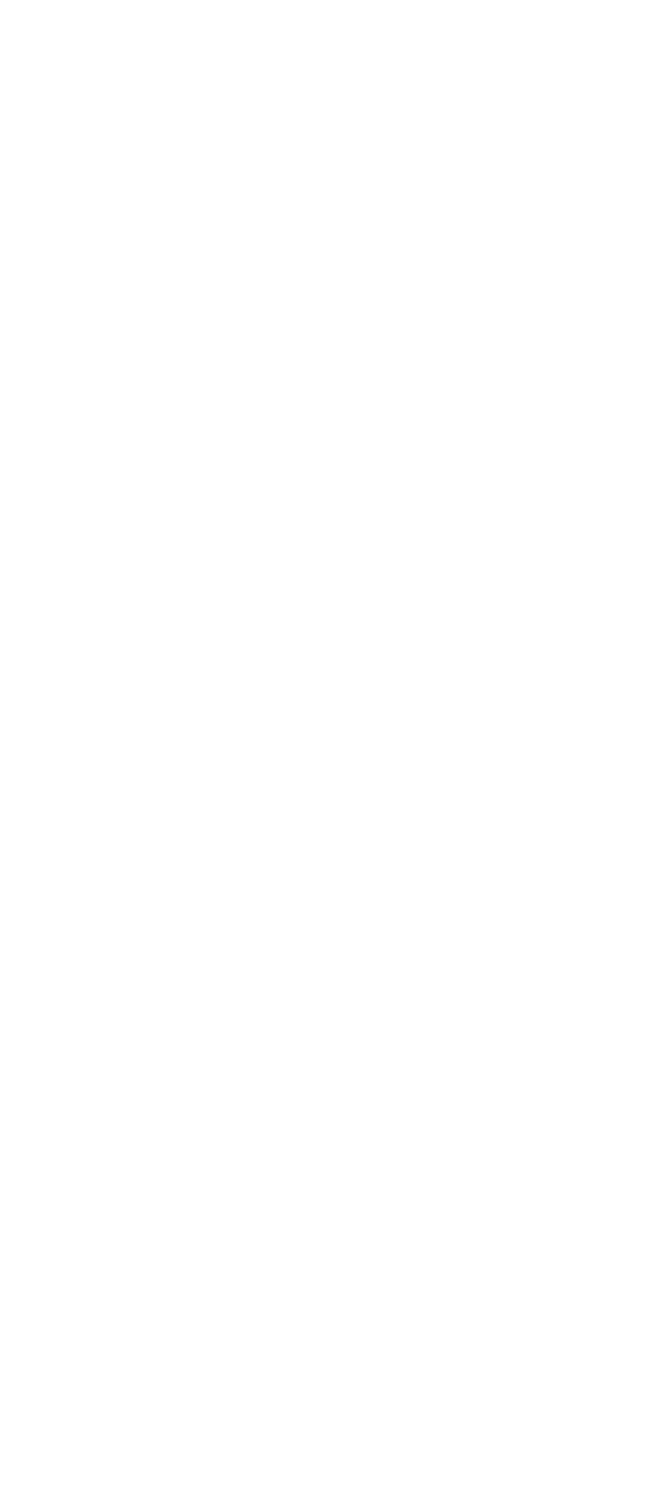The day has passed when the most pressing legal issue confronting educators and their use of technology involves the departmental copy machine. Learning management systems, course web sites, and educational software are routine to many faculty members and their use expected by many students. However, the widespread use of information and computer technologies significantly increases the opportunities for copyright infringement. The perceived epidemic of illegal peer-topeer file sharing doesn't help. It increases the scrutiny given campus systems, policies and practices. Legal literacy in the information age is quickly becoming a professional necessity.

At the same time, the law became more complex. Many educators never fully understood the old law. For example, *fair use* never afforded the degree of protection many educators assumed (just because a *use* is educational doesn't mean its *fair*). Then, in an attempt to bring the law up to speed with new and emerging technologies, Congress added new laws. Enter the Digital Millennium Copyright and TEACH Acts.

Nevertheless, unraveling the web of regulation doesn't have to be that difficult to understand. Toward that end, a bit of history might help. Though it's not necessarily self-evident, a look at the history of copyright law shows it has something in common with education. Both appreciate the value and power of ideas. Education does so in its objective of creating and disseminating knowledge. Copyright law does so by establishing a system that, albeit imperfectly, protects creations of the mind. The need to protect creations was recognized by no less august a group than this nation's Founding Fathers who memorialized it in the U.S. Constitution which declares in Article I, Section 8, Clause 8:

Congress shall have [the] power…To promote the progress of science and the useful arts, by securing for limited times to authors and inventors the exclusive right to their respective writings and discoveries…

The Founding Fathers issued a mandate to Congress. The mandate was to balance the competing interests of authors and inventors against society's interest in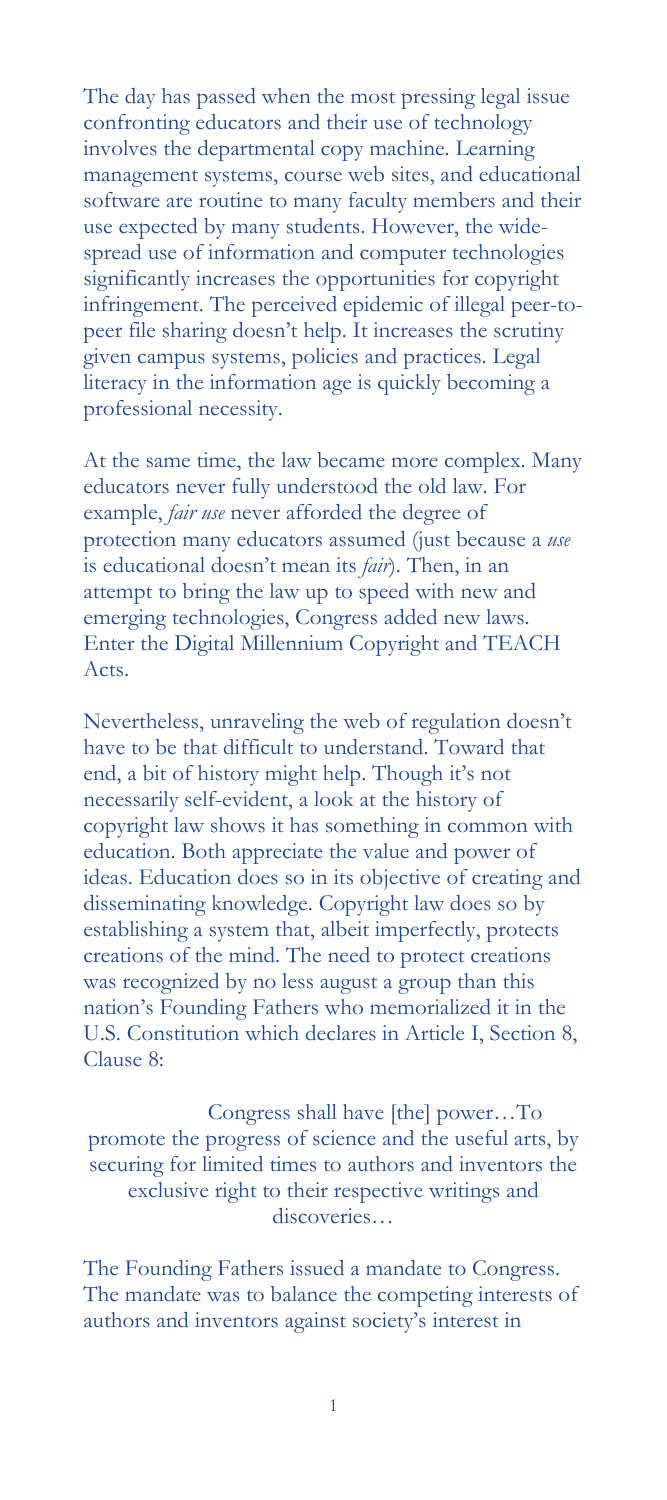progress through the creation of a system of limited monopolies. Copyright law seeks to do that. As explained by the U.S. Supreme Court in *Sony Corp. v. Universal City Studios* (1984), intellectual property law (which includes copyright law)

"makes reward to the owner a secondary consideration…The sole interest of the United States and the primary object in conferring the monopoly lie in the general benefits derived by the public from the labors of authors. It is said that reward to the author or artist serves to induce release to the public of the products of his creative genius."

Putting it more pragmatically, the Founding Fathers recognized the problem of the day job. That is, society will realize more progress at a faster pace if more people spend more time creating. One way to get more people to do that is to enable them to make a living at it. So, Congress created a system of limited monopolies that preserves certain rights to owners while granting certain rights to users. This is true for all of intellectual property law: copyrights, patents and trademarks.

Copyright law is the facet of intellectual property law most germane to educators involved in course design and delivery whether in traditional face-to-face classrooms or online environments. The following distills the rules of copyright law for course design and delivery. It is meant to assist educators in understanding the framework and application of the law in this area. It is not a substitute for formal legal advice.

With that by way of introduction, there's one more question worth answering before looking at the rules. Why bother? After all, while lawyers may enjoy the mental gymnastics associated with deciphering legal nuance, few others appreciate the sport in it.

Nevertheless, there are many answers to that question. First, everyone has an obligation to act lawfully. Second, copyright infringement can lead to both institutional **and** personal liability. Third, for those who are aware that the 11<sup>th</sup> Amendment to the U.S. Constitution **might** immunize state institutions from liability for copyright infringement, it **clearly doesn't** immunize employees of state institutions from personal liability. Fourth, under existing law, Congress gave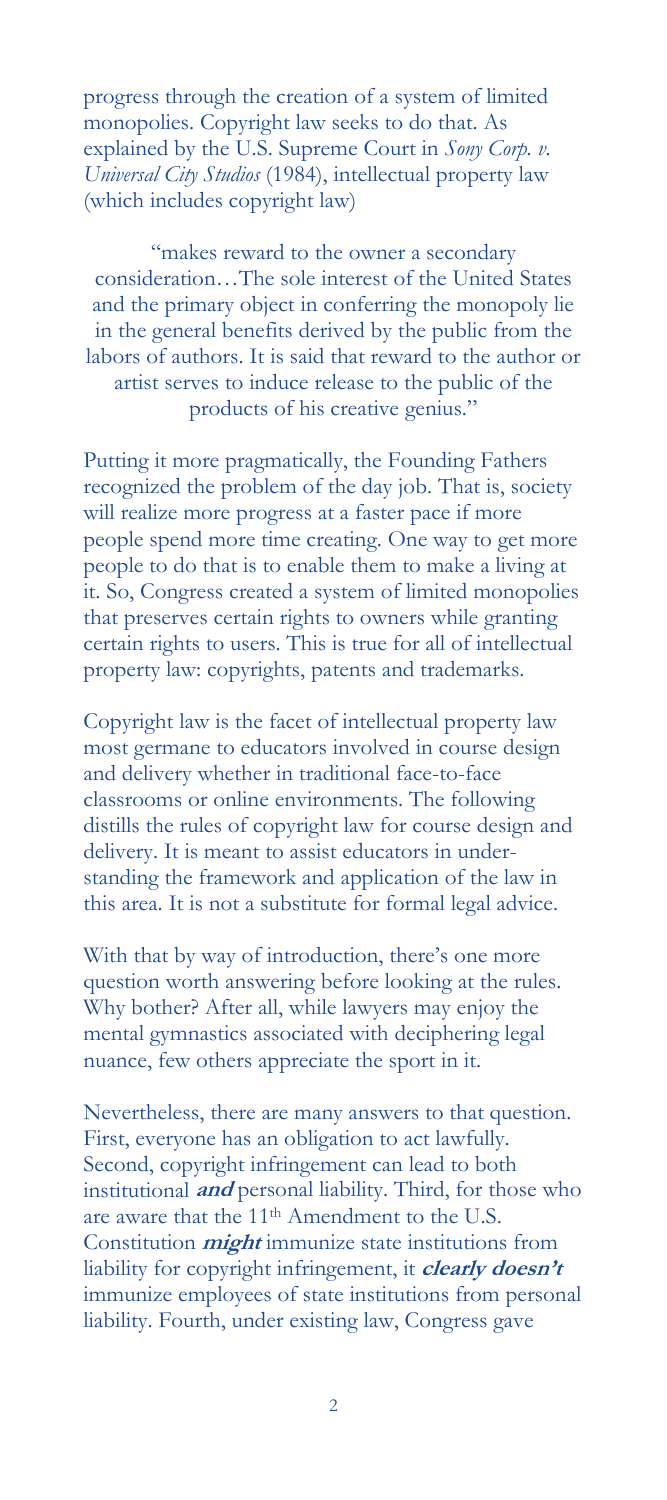educators a break. After finding copyright infringement, a judge can remit damages (reduce to as low as zero) if the infringement was based on the *honest belief* that the use qualifies as a *fair use*. If no effort is made to determine whether a use is fair, it is going to be difficult to persuade a judge that someone with a Ph.D. honestly believed it permissible. Fifth, the use of information technologies often creates a record of activity beyond the control of the individual creating it. Deleting electronic files does not necessarily render them unrecoverable. Further, when loaded into something like a learning management system or web site, the files are no longer within the sole control of the creator. In an electronic environment, the possibility exists for multiple records if an infringement occurs. As a result, it is simultaneously easier to detect and more difficult to correct.

While some may not believe it, none of this is meant to scare anyone. Most faculty members will retire without incident, never knowing anyone sued for copyright infringement. Nevertheless, the stakes are getting higher because the advent of information technologies increases the opportunities for infringements to occur. Like every other field, educators share the responsibility to maintain high professional standards. Legal compliance is a necessary part of that effort.

Finally, let's not forget the students. Modeling professionalism is another dimension of an educator's role. Preparing students for life in an economy increasingly dominated by technology, information and services increasingly requires them to acquire a new literacy—the legal literacy of the information age.

Before moving to the rules for course design, it's worth saying a few words about correcting existing infringements. In most cases, it's not against the law to correct an existing infringement. Simply stop the infringing activity by deleting the files etc. However, it is against the law to destroy evidence. The distinction comes down to timing. It's illegal to destroy evidence once a lawsuit is filed or if you have reason to expect one to be filed. If there is no lawsuit on the horizon, however, simply correct the mistake. Like anything else with the law, if in doubt, consult an attorney.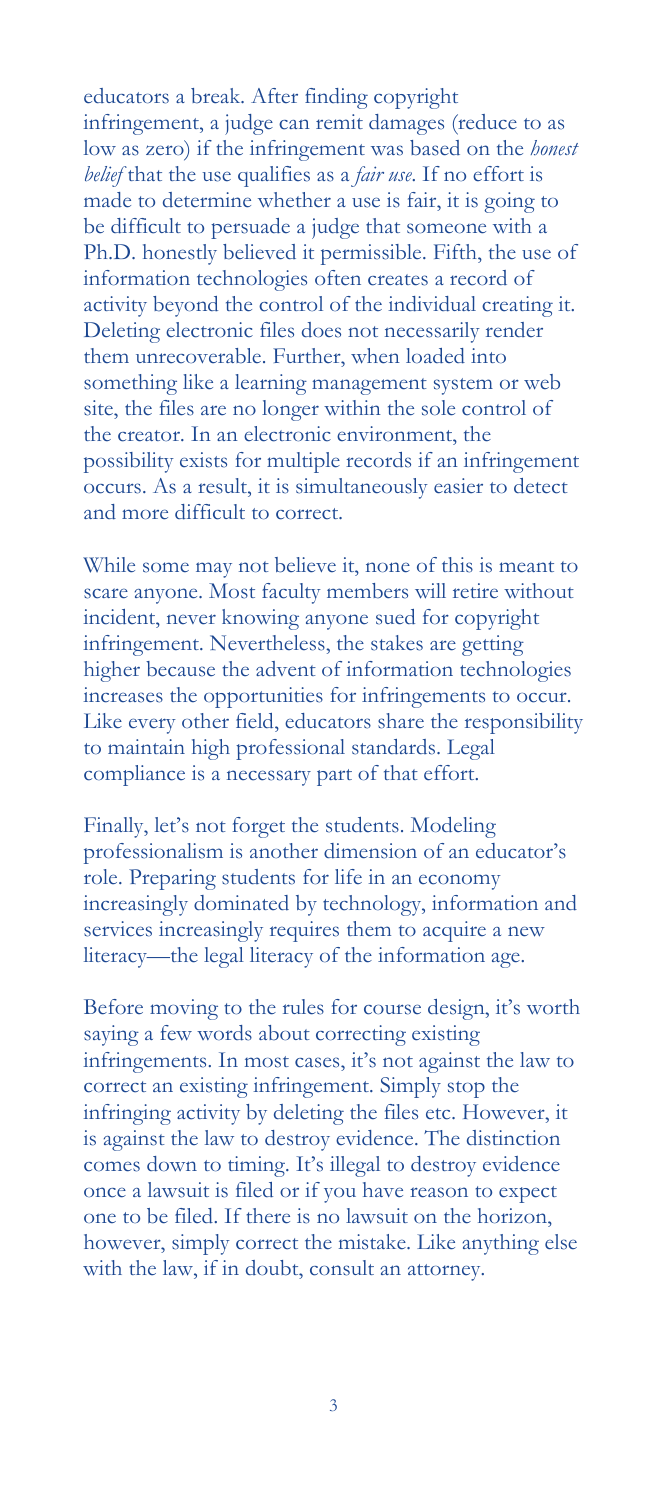#### **SIX RULES FOR COURSE DESIGN**

The Six Rules for Course Design distill the complexities of the extensive body of copyright law into its basics. The rules are organized around the central issues of copyright law as they arise in designing and delivering academic courses. Who owns the copyright? Who owns the copy of the copyrighted work? How was it acquired or accessed? What is a user allowed to do? Under what circumstances does a user need permission?

#### **Copyright Basics**

Copyright owners possess five exclusive (not absolute) rights. These include the right to distribute and reproduce the work, the right to publicly display or perform the work, and the right to create derivative works (e.g. translations, new editions). Despite these rights, users have rights too. The extent and nature of users' rights vary with the circumstances. Sometimes users need to get permission and pay required royalties, sometimes they don't.

#### **Copyright Myths and Misconceptions**

Contrary to popular opinion:

- 1. Copyright law does not protect ideas. It protects the expression of ideas. If you want to protect an idea, use a secrecy agreement.
- 2. Copyright owners don't need to *do* anything to *get* a copyright. Rights begin at the moment of creation because the rules say so.
- 3. A copyright notice isn't required. Earlier versions of the law required it—not anymore. However, so many people don't know this, using a notice is a good idea. Here's an example.

Copyright © 2005 Terry Smith

- 4. Registration isn't required. There are advantages to registering a copyright, but it's not required.
- 5. Owning a copy of a copyright protected work isn't the same thing as owning a copyright. Owning a copy is like renting an apartment. You bought the right to use it.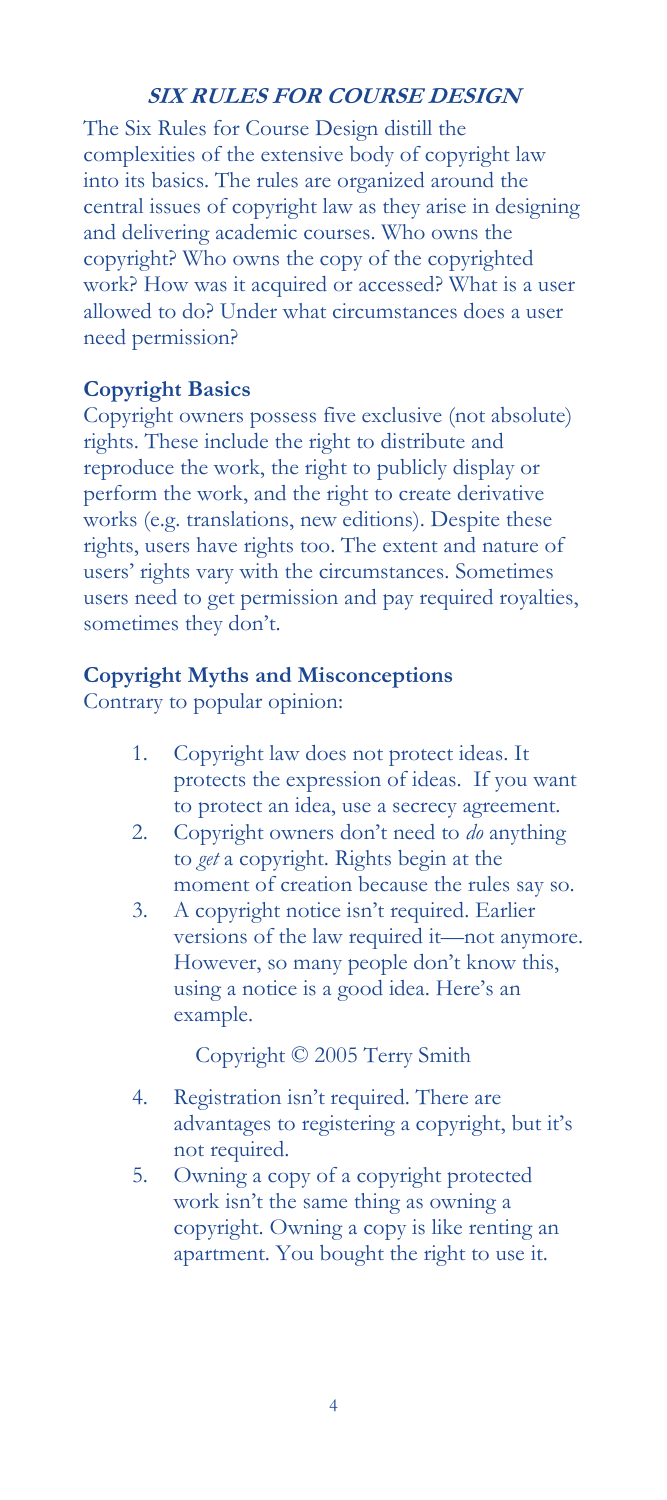#### **Rule #1**

#### **If you own the copyright to the materials, you can use them in whatever manner you wish.**

Faculty members routinely develop course materials as supplements to or in lieu of textbooks. When you own the copyright to course materials, they're yours. You can do whatever you want in either face-to-face or online courses.

#### *Determining Ownership*

Copyright law has default rules that determine ownership when there is no agreement to the contrary. So, the first thing to do is determine whether there is an agreement. Institutional policy is a good starting point. The policies of many (not all) colleges and universities give faculty members the copyright to such things as course materials, books, and research articles. So, check the policy first. For unionized faculties, the union contract is another place to look. Sometimes copyright ownership is dealt with at the bargaining table. Finally, if the materials were created under a grant or other contract, look at the terms of that grant or contract to see if it addresses the ownership issue.

If institutional policy gives the copyright to the institution, you can still use the materials for your courses while working at that institution. Similarly, if you don't own the copyright per the terms of a grant or contract, you can use the materials as long as that use is consistent with the terms of the grant or contract.

If there is no institutional policy or other agreement, the default rules determine ownership. Under the default rules of copyright law, the copyright to a work is owned by its creator unless the work was created as a work-for-hire. In most instances, a work-for-hire refers to works created by employees in the course of their employment. Despite these rules, works created by faculty members are not necessarily works-for-hire. Faculty members are not your typical employees. They often work on their own time using resources purchased personally. Furthermore, faculty members do not work under the direct supervision of administrators. Academic freedom allows for wide latitude in the teaching, research and scholarly dimensions of the job. Further still, case law on this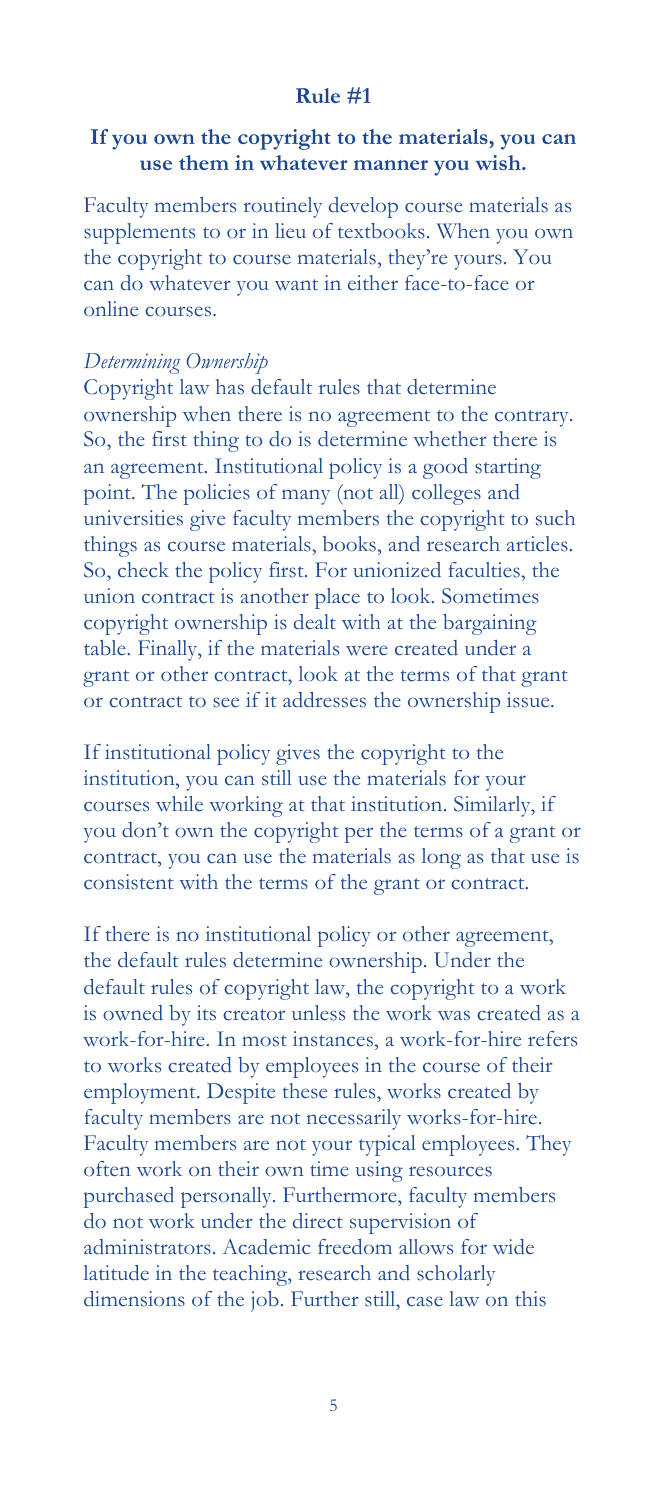question is limited and inconsistent. So, even without a policy or agreement saying so, in many instances a strong case can be made that faculty members own the copyright to course materials they create.

#### *Practical Suggestions*

- 1. Check policies and agreements to determine ownership.
- 2. If applicable polices or agreements give you ownership, consider investing the time to create your own materials. It makes things clear and gives you the most flexibility.
- 3. If you own it, put a copyright notice on it.
- 4. If you want to let others use your work, go to the Creative Commons web site for ideas on how to let others use your materials while retaining ownership and getting credit as the author.
- 5. If applicable policies give the copyright to your institution, consider creating it on your own time with personal resources so it is "outside the scope of your employment."
- 6. When dealing with grants or other contracts, resolve copyright issues before signing.
- 7. If you don't own it, let it go.
- 8. If ownership is ambiguous, one strategy is to inquire; another is simply to put a copyright notice on it and see if anyone objects.
- 9. Creating your own materials can be labor intensive. Don't try to do too much at once.

#### **Rule #2**

#### **Copyright law does not protect some materials. You may use them in your courses in whatever manner you wish.**

Copyright law doesn't protect everything. Works not protected under copyright law are in the public domain and may be used in either face-to-face or online courses as you wish.

#### *Public Domain Works*

Generally, there are three categories of public domain works: works ineligible for protection, works placed in the public domain, and works for which the copyright has expired.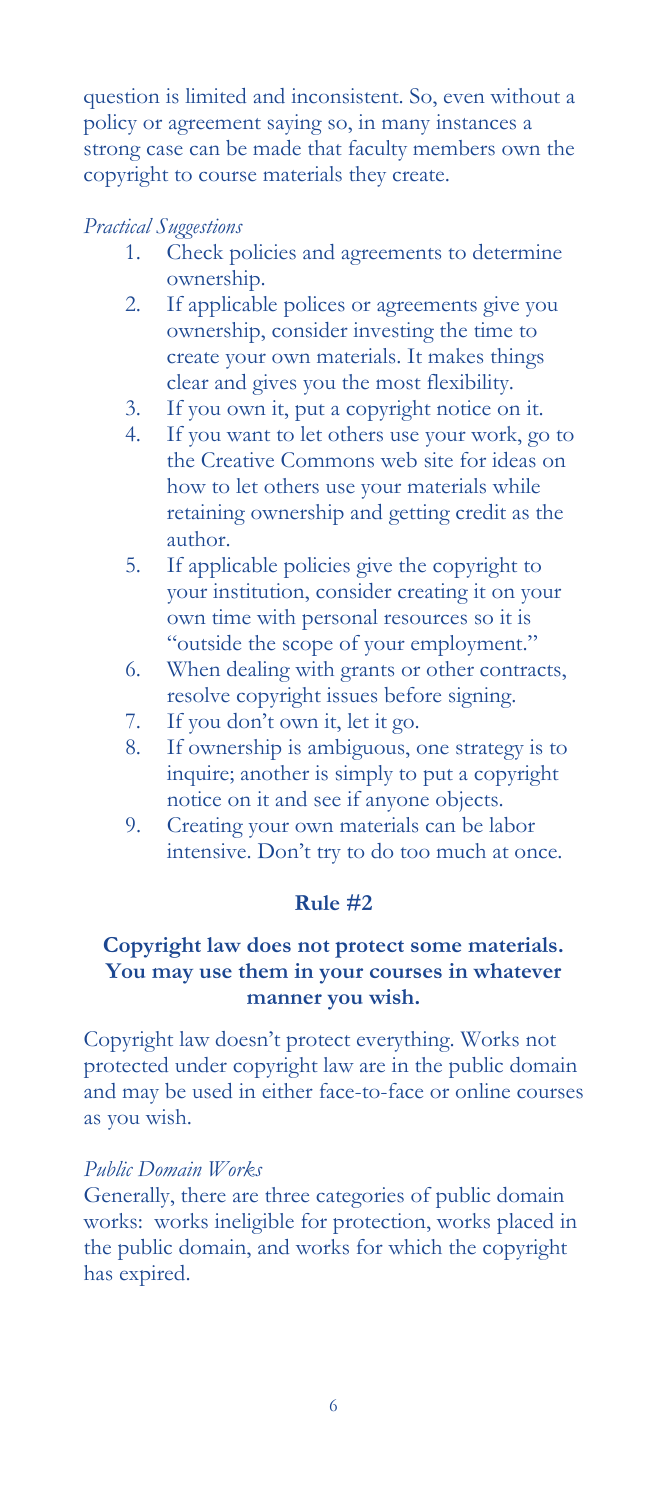Copyright law protects the expression of ideas, not the ideas themselves. So things like facts; scientific and mathematical principles, theorems and formulas; research methodologies; statistical techniques; theories; titles; phrases; and slogans are not protected by copyright law. Blank forms that collect, but don't provide information are not protected by copyright law. Further, laws, regulations, judicial opinions and legislative reports are ineligible for copyright protection. Finally, works created by the federal government are in the public domain. However, the federal government sometimes contracts with outside parties and sometimes those outside parties hold the copyright. So, while most federal documents are in the public domain, that's not always the case. All you have to do is look for the copyright notice. If there isn't one, it's pretty safe to assume it's in the public domain.

Sometimes copyright owners are not interested in the rights associated with ownership. Copyright owners can place their works in the public domain. Remember, as pointed out earlier, the copyright comes into existence at the moment of creation and doesn't require the work to have a copyright notice on it or be registered. So, creators can't avoid *getting* the copyright. However, they can *get* it only to turn around and put the work in the public domain. Because the law no longer requires a copyright notice to be used, owners have to explicitly put their works in the public domain. This isn't common, but it is done sometimes. Look for an explicit statement placing the work in the public domain. (Don't confuse this with works distributed at no charge. More will be said about this later.)

The last category of public domain works is works for which the copyright has expired. Remember the balancing act required in the U.S. Constitution. Congress was directed to create a system of limited monopolies. One of the limitations on copyrights is that they don't last forever. However, over the years, the rules governing the duration of copyrights have changed, so there isn't a single rule that works in all cases. The following chart summarizes when a copyright expires.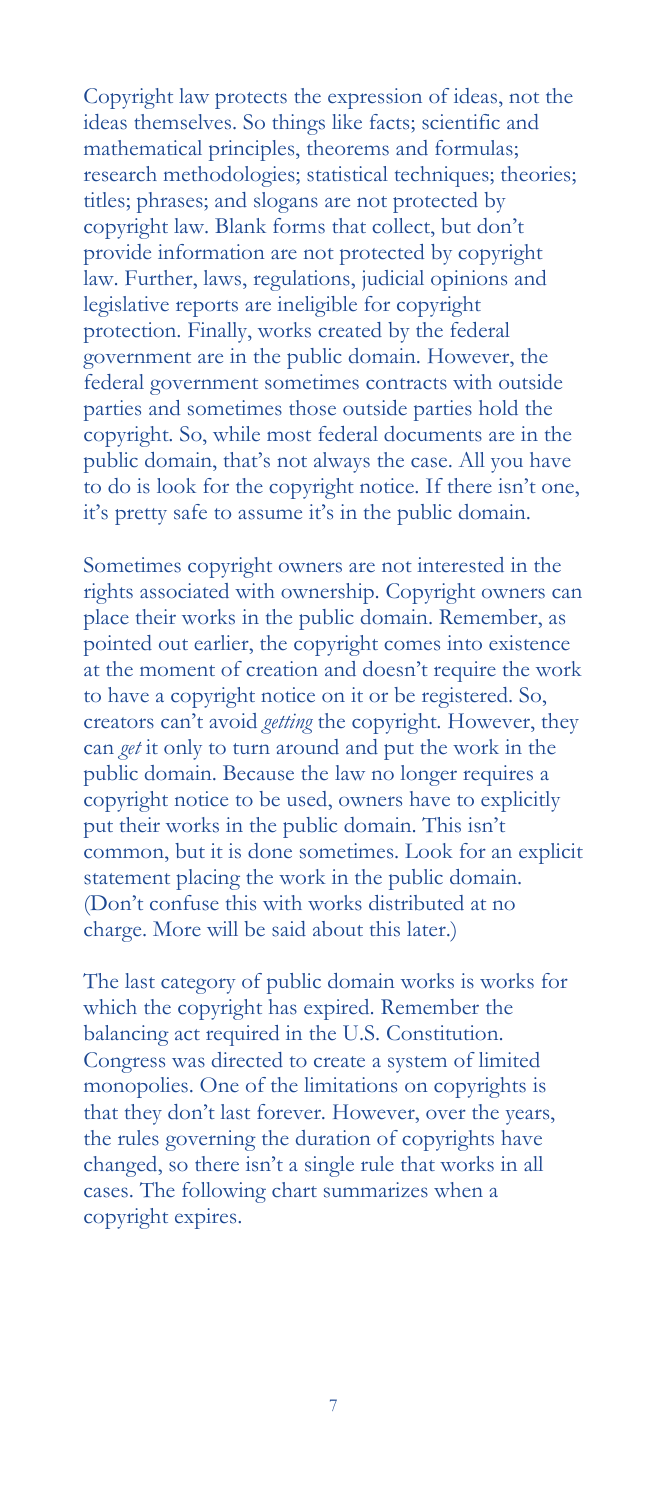| Published prior to 1923    | It's in the public domain. |
|----------------------------|----------------------------|
| Published between 1923     |                            |
| and 1978 without a         |                            |
| copyright notice.          | It's in the public domain. |
| Published between 1978     |                            |
| and March 1, 1989          |                            |
| without a copyright notice |                            |
| and registration.          | It's in the public domain  |
| Published between 1923     |                            |
| and 1963 with a copyright  |                            |
| notice that wasn't         |                            |
| renewed.                   | It's in the public domain. |
| Created after March 1,     | It's copyright protected   |
| 1989.                      | automatically unless       |
|                            | specifically placed in the |
|                            | public domain.             |

Works Published in the U.S.

As you can see from the chart, there are a number of circumstances that cause works published after 1923 to be in the public domain. However, because it is often difficult to verify, most experts agree the prudent advice is, when in doubt, assume the copyright is in full force and effect.

Finally, works are not in the public domain simply because they are out of print. So, unless you know the copyright has expired on an out of print work, treat it like any other copyright protected materials.

#### *Practical Suggestions*

- 1. The U.S. National Archives & Records Administration (NARA) is a good source of federal documents.
- 2. Type "public domain" into a search engine to locate sources of public domain works.
- 3. Consult Stephen Fishman's book *The Public Domain: How to Find & Use Copyright-Free Writings, Music, Art & More*.
- 4. If you want to place your works in the public domain, go to the Creative Commons web site for suggestions on how to do that.
- 5. By virtue of the rules, public domain works are more common in some fields than others.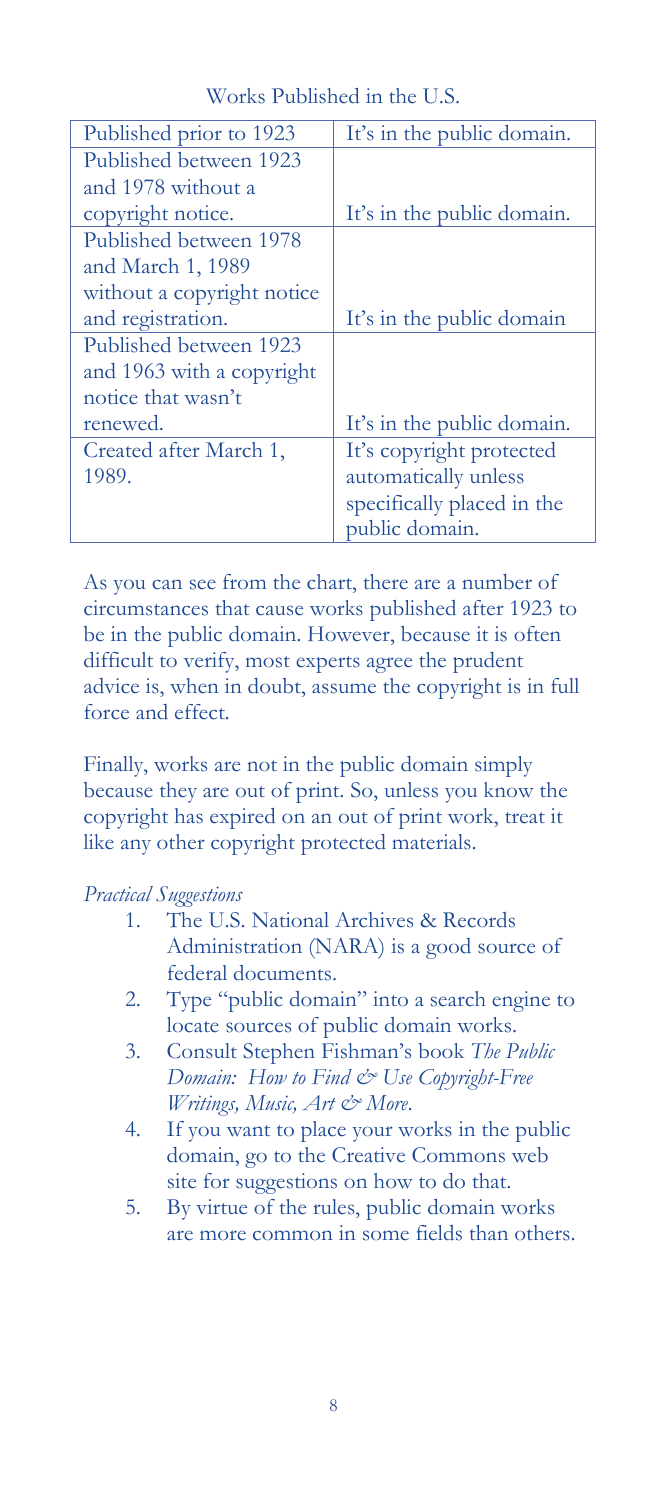#### **Rule #3**

#### **You are not allowed to use materials you acquired or accessed unlawfully.**

Advances in information technologies significantly increase the opportunities for and ease of illegally copying or accessing protected works. And, while teaching continues to be a noble profession, there is no "noble profession" defense to copyright infringement. Like everyone else, educators are not allowed to use materials acquired or accessed unlawfully. This applies to the full array of works including: pirated software, music, videos or films; illegally copied books, periodicals, and television broadcasts; and illegal file sharing. It also applies to works accessed by hacking. Finally, it applies when you lawfully access material, but then use them in a manner that exceeds your authorization. For example, if you have a personal subscription to a secured online journal, you may not give your password to every student in your class to enable your students to read the journal unless the terms of use permit you to do so (and this is unlikely). In the worst case scenario, judges can award as much as \$150,000 per infringement for willful violations of copyright law.

#### **Rule #4**

#### **You are not allowed to use materials you acquired or were given access to by someone else if you know or have reason to know that person obtained the materials or access to them in an unlawful manner.**

This is the rule that doesn't allow you to pretend that out of sight out of mind is a legal defense to anything. Copyright infringement is a strict liability offense. That means you can be guilty of it even though you didn't mean to do it and didn't realize you were doing it. It's analogous to being in possession of stolen property. So, if it's not properly packaged, labeled and priced, it's probably too good to be true. Even innocent infringements can be expensive. If the copyright to the infringed work is registered (likely with virtually all commercial products), the copyright owner can ask for what are called statutory damages. In this category, the minimum damages for even an innocent infringement is \$200 per violation.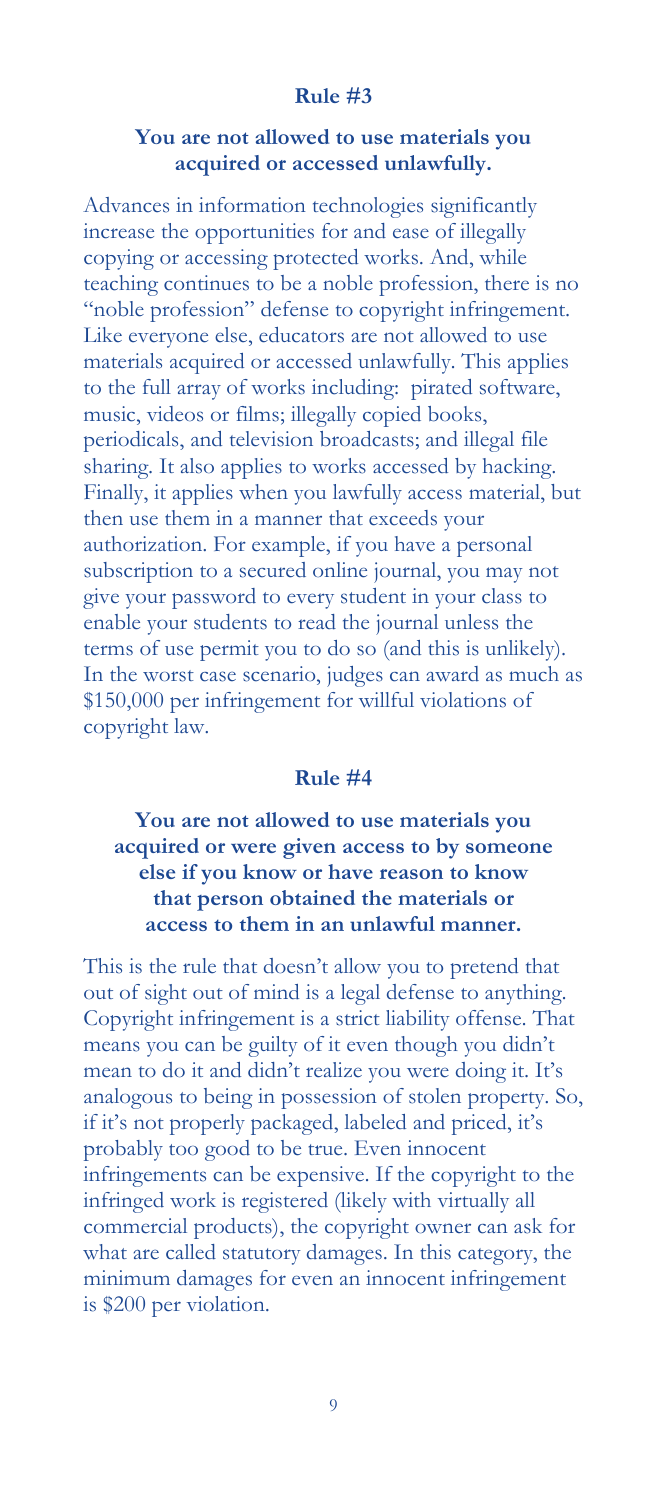#### **Rule #5**

**If you own a copy of the materials, but not the copyright or you lawfully accessed (e.g. went to a web site) materials to which someone else owns the copyright, you may use them in your courses if you use them:** 

- **In a manner that is consistent with their intended purpose (i.e. implied license)**
- **In a manner that is consistent with permission explicitly granted per a statement contained in or on the materials (i.e. express license)**
- **If the use is a fair use**
- **If you obtain permission and pay required royalties**

This is the rule that causes faculty members the most consternation and not unjustly so. It requires interpretation. The rules themselves are pretty easy to describe. It's their application that causes the problem.

#### *Implied and Express Licenses*

The rules governing licenses are pretty straightforward. A license is nothing more than an agreement governing the relationship between the owner of a copyright and the user of copyright protected materials (e.g. the Terms of Use for a web site, software, or online subscription). Some licenses are implied while others are express. Regardless of the type, the lawful owner of a copy of a copyright protected work may use the work in any manner consistent with the terms of the license.

An implied license exists by virtue of the nature of the work. That is, permission to use the work is implied from the work itself and you are allowed to use it for its intended purpose. For example, there is implied permission to access and view unsecured web sites. For that reason, you can link to such sites or give your students their URL's. In so doing, the copyright owner's rights of reproduction and distribution are not violated. You're giving your students directions to the site so they can access it under the same implied license you utilized to access it. Many experts advise that linking be done to home pages only. If you want your students to access materials deeper in the site, give them instructions on how to do so.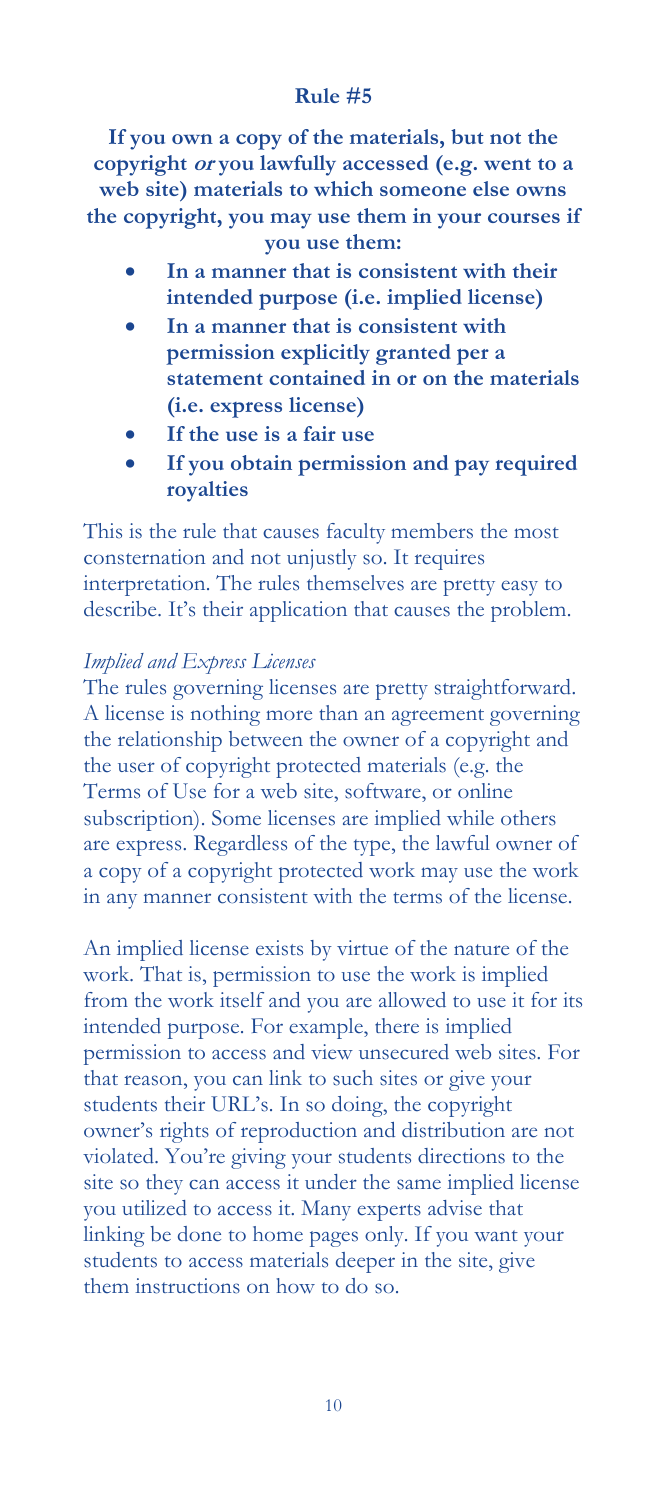Questions concerning the scope of implied licenses often arise in regard to textbook supplements. Certainly, textbooks and their supplements may be used in a manner consistent with their intended purpose. So, faculty members can use the test banks, outlines, exercises, cases and presentation materials given them for textbooks they adopt for their courses. However, supplements designed for student purchase do not fall under this. Students must purchase such materials. Faculty members cannot reproduce them instead. Another question that sometimes arises in regard to supplements involves situations in which a faculty member adopts one textbook but wants to use some of the supplementary materials from another. It's doubtful that the author and publisher of one text went to the trouble they did to create such materials to supplement a competing textbook. So, it is unlikely such a practice falls under an implied license. The more likely case is that use of a sufficiently small portion of the competitor's supplementary materials qualifies as a fair use. Or, the publisher may be willing to give permission for their use. Of course, the other way to deal with this is simply to go back to one of the most basic principles of copyright law. Copyright law protects the expression of ideas, not the ideas themselves. Consequently, it is perfectly legal to create your own version of the idea, graph, chart, etc.

Express licenses are more straightforward; the permission is explicit. Users are allowed to use the copyright protected work as long as their use is limited to the scope of the permission given. For example, Brad Templeton has a popular web site containing an article entitled *10 Big Myths About Copyright Explained.* The first page of his article contains a statement giving people permission to link to the piece. That permission is limited in more detailed language later in the piece. This creates an express license. If you want to use the work in a manner that exceeds the limits of the express license, you'll need to either get permission to do so or utilize it in a manner that satisfies fair use.

If your library has electronic journals, the licenses may allow links directly to the database. Check with your library for applicable policies and practices.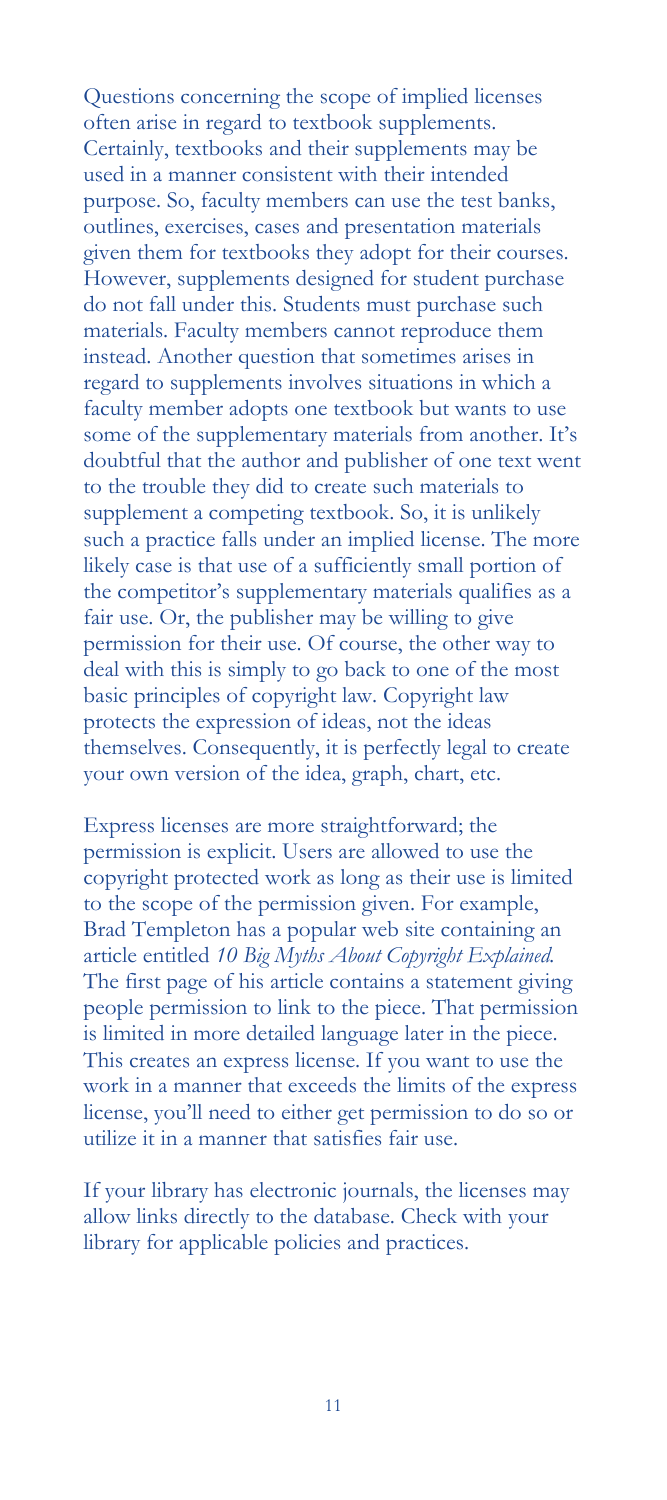#### *Fair Use*

The fair use rules permit the use of copyright protected works without permission from or payment of royalties to the owner. The fair use rules apply to material used for a variety of purposes including: criticism, comment, news reporting, teaching, scholarship, and research. Certainly, designing and delivering both traditional face-to-face and distance education courses fall within this scope. Nevertheless, fair use is often misunderstood. For example, many faculty members mistakenly believe that any use that is educational automatically qualifies. Or, it's OK as long as no one is making money from the copying. The reality of the situation is none of the above. To qualify as a fair use, the use must be for one of the allowed purposes *and* satisfy the fair use factors.

Unfortunately, the application of the four fair use factors is not formulaic. The rules say that all the factors must be weighed and balanced to determine whether a particular use is a fair use. In other words, this is squarely in the world of *It depends*! Nevertheless, you don't need to be a lawyer to learn to make good faith judgments about fair use. And remember, judges can reduce damages to as little as nothing when a faculty member from a nonprofit educational institution commits copyright infringement under the mistaken but nonetheless reasonable and honest belief that the use qualified as a fair use. It's worth a bit of trouble to learn the rules and how to apply them.

The four fair use factors are: the purpose or character of the use, the nature of the work, the portion used, and the effect of the use on the market for the work. The purpose or character of the use goes to what you're doing with it. Are you using it in a commercial or noncommercial setting? Commercial uses weigh against fair use; noncommercial uses weigh in favor of fair use. Clearly, academic courses are on the noncommercial side. The second factor is the nature of the work being used. Is it fiction or nonfiction? Is it published or unpublished? Works of fiction are given greater protection than nonfiction so using works of fiction is less likely to be a fair use. (Remember, things like facts, theories, formulas and discoveries aren't protected under copyrights.) Unpublished works are given greater protection than published works so you're more likely going to need permission to use an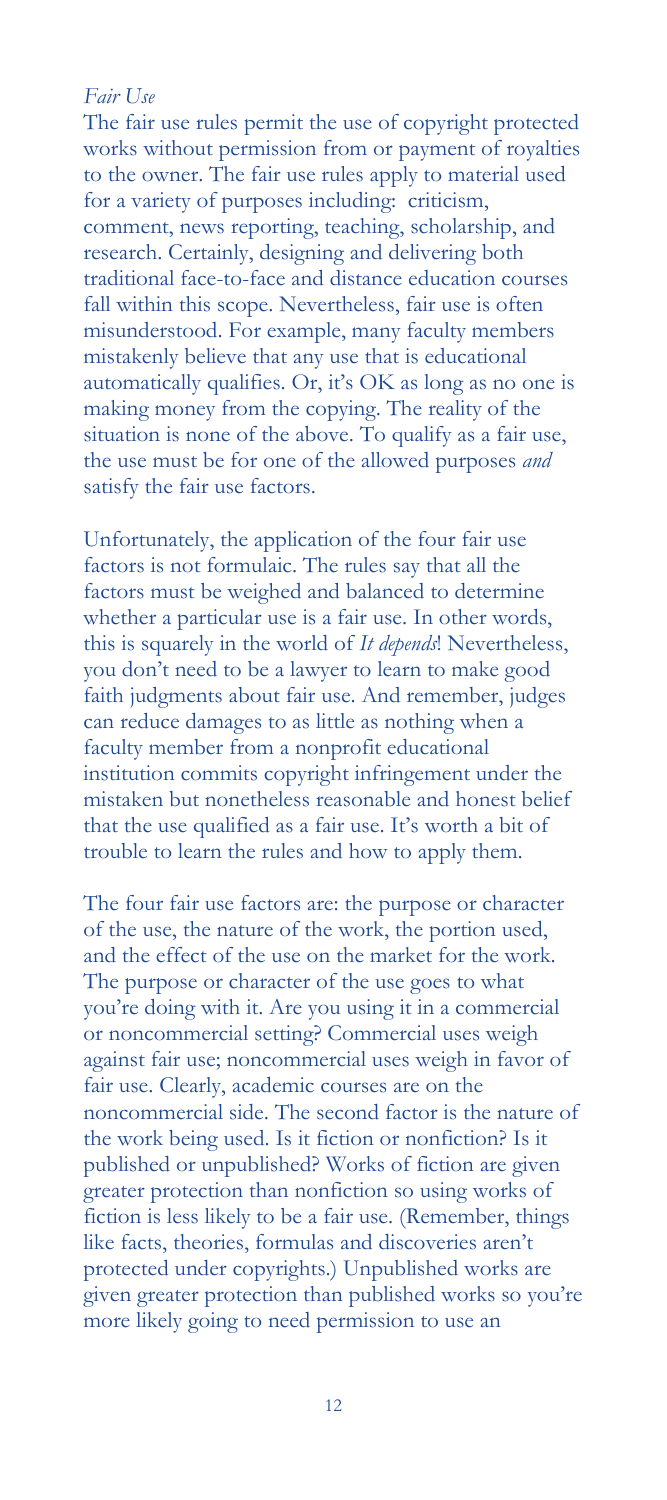unpublished work. The third factor goes to the portion used. Was the quantity used large or small? Was the portion used qualitatively significant or insignificant (e.g. the opening bars of a popular musical score)? Finally, the fourth factor goes to the effect of the use on the market for the work. Any use that impairs the marketability of the work weighs heavily against fair use. In contrast, if the use has no impact or if the work is no longer for sale, a strong case exists that the use qualifies for fair use treatment.

The market for permissions has to be considered when determining whether a particular use impairs the market for a work. A given use may not impair the market for the entire work, but it may impair the market for permission to use a portion of it. The advent of online permissions enterprises such as the Copyright Clearance Center significantly increased this market.

Nevertheless, fair use has not been abandoned. It's still part of the law. A Fair Use Checklist (many versions are available online) is helpful in this evaluation. Further, retaining a hard copy in your records documents your good faith, honest belief that the use qualified. Another approach is to use established Fair Use Guidelines (also available online). While the guidelines aren't laws, they offer a safe harbor for copyright compliance because they were established in cooperation with representatives from affected industries. Even if you don't restrict yourself to the letter of the guidelines (remember, they're not laws), they offer valuable insight into the types of limitations to consider: portions used, length of time available, restriction to enrolled students, and avoiding repeated uses of the same material. Guidelines exist for: books and periodicals, music, off-air recording of broadcasts, multimedia, distance learning, digital images, and software.

#### *Getting Permission*

If you want to use materials in a way that doesn't fall under any of the other rules, you need to get permission and pay required royalties. If you have the time and expect the permission to be given free of charge, doing it yourself isn't a bad option. Just remember to keep copies of your correspondence or email messages giving you the permission.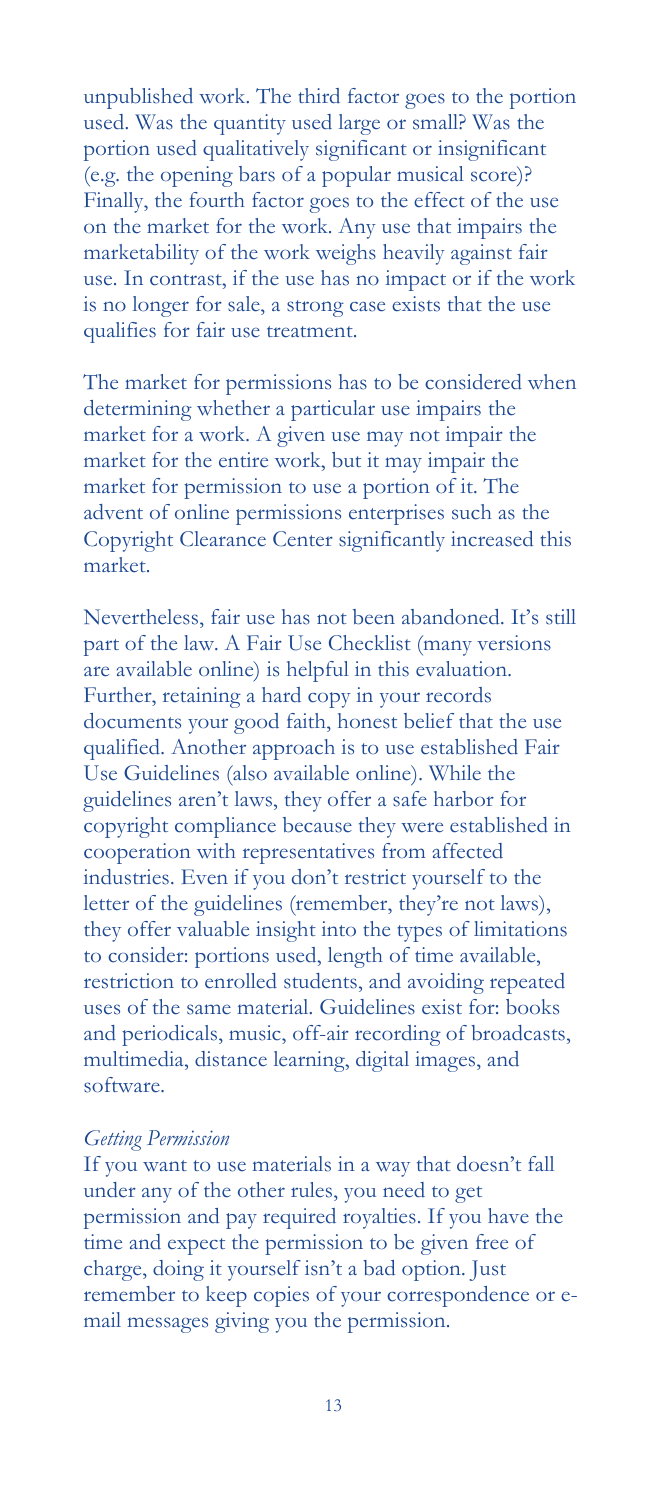Many commercial copy shops, print shops, and textbook stores provide this service as well. They need lead time to get required permissions, so it's a good idea to check with them first. Typically, the royalties are added to the cost of the course packs purchased by students. If you are concerned about royalties making the packet cost prohibitive, work this out in advance with the shop. With enough advanced planning, they should be able to get you a price quote first so you can make adjustments if it is too expensive.

Another option is to use your library's print or electronic reserve system. Institutional policy and practice will determine how permissions and royalty payments are handled. Again, check in advance to avoid problems and delays.

#### *Practical Suggestions*

- 1. Web sites may be here today and gone tomorrow. Plan accordingly.
- 2. Locate a Fair Use Checklist online.
- 3. Locate the Fair Use Guidelines online.
- 4. Consult my book, *Fair Use Guidelines for Educators, 4th Ed.* which contains all the guidelines, plus examples.
- 5. Many publishing companies have Permissions links on their web site.
- 6. Some permissions are expensive, but others aren't. So, don't assume it's too costly.

#### **Rule #6**

#### **If the requirements of the TEACH Act are met, you may do the following in online and other distance education courses:**

- **Transmit entire performances of nondramatic literary and musical works (e.g. everything but operas, musicals and music videos)**
- **Transmit any other performance as long as the portions transmitted are limited and reasonable**
- **Transmit the display of any other work as long as it is comparable to that typically used in face-to-face instruction**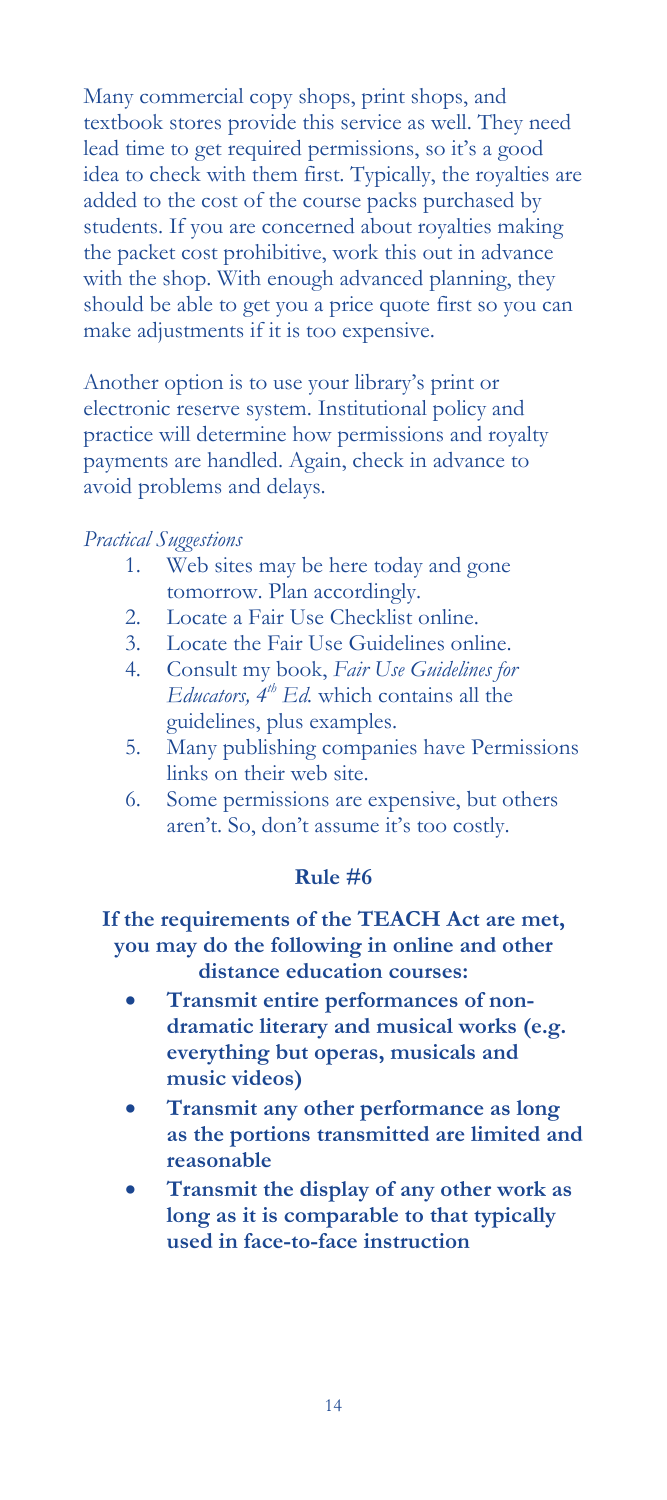#### *Purpose of the TEACH Act*

The Technology, Education and Copyright Harmonization Act (TEACH Act) became effective in 2002. Unlike other aspects of copyright, compliance with the TEACH Act is optional. Qualifying institutions that choose to comply enjoy expanded rights to transmit performances in distance education courses that were explicitly prohibited under prior law. Congress wanted to bring copyright law governing distance education more in line with that regulating traditional face-to-face classroom instruction. Consequently, the TEACH Act generated a fair amount of attention when enacted, though, to date, indications are its not been widely adopted.

Before taking a closer look at its requirements, it is important to be clear about its scope. Its purpose is to make the online or distance-based classroom more like traditional face-to-face classrooms. Consequently, its expanded rights apply *only* to transmissions that are part of in-class activities. The TEACH Act *does not* apply to such things as outside assignments or supplemental materials.

#### *TEACH Act's Requirements*

The TEACH Act imposes a number of requirements that must be met *before* faculty members are legally entitled to rely on its expanded transmission rights. First, only accredited nonprofit educational institutions are eligible. So, traditional colleges and universities qualify while for-profit and unaccredited institutions do not. Second, qualifying institutions must satisfy a number of affirmative obligations set out in the statute. Some of the affirmative obligations are of a technical nature, while others more directly involve faculty members.

On an institutional level, the TEACH Act requires colleges and universities to create policies in regard to the proper use of copyright protected works. It does not, however, specify what the policies must contain. In a similar vein, it requires institutions to provide faculty members, students and relevant staff with information about copyright compliance. And, in the language of the statute, institutions must provide "notice to students that materials used in connection with the course may be subject of copyright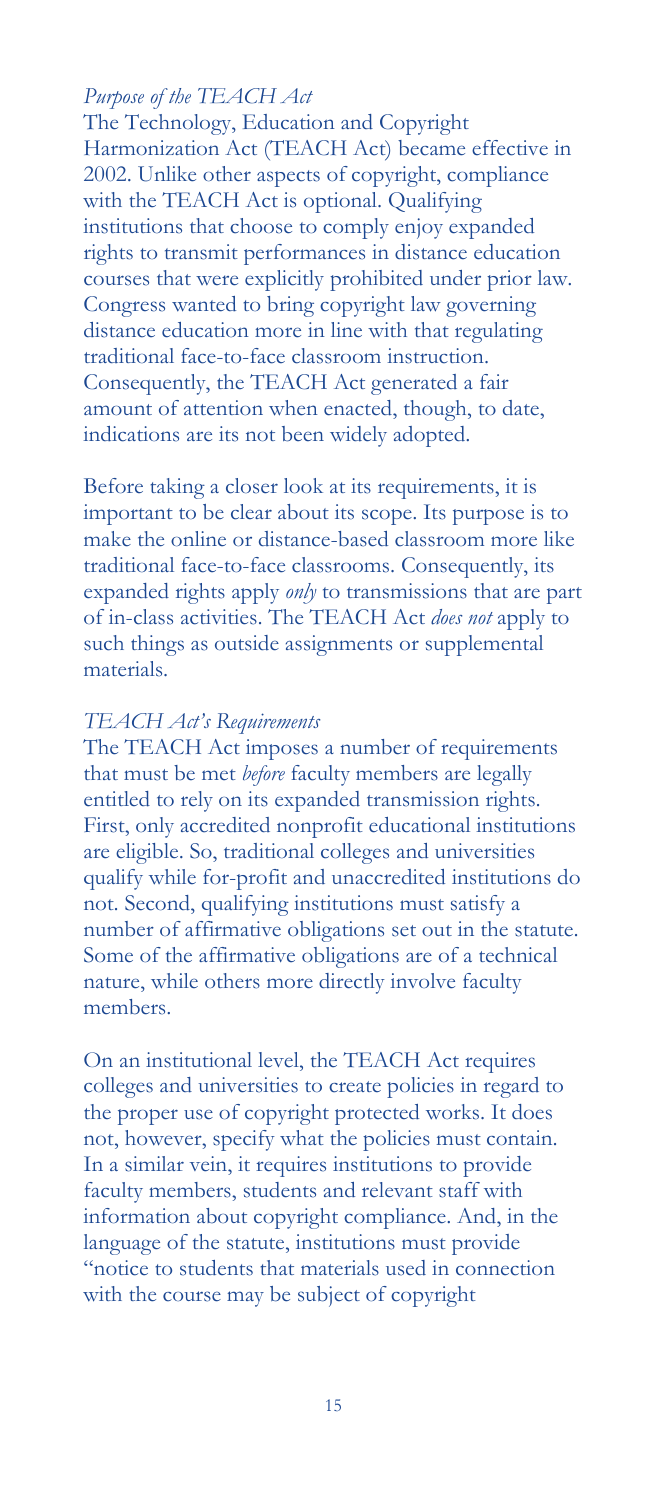protection." Again, it leaves the precise manner of compliance up to each institution.

On a more technical note, but still of relevance to faculty members, the TEACH Act requires that transmissions be made to enrolled students only. In the case of courses taught via learning management systems such as Blackboard and WebCT, this is easy to accomplish because they are secure systems. However, in many cases, course web sites are not secure. So, even though an institution may be in compliance with all the prerequisites of the TEACH Act, it cannot be relied on for transmissions via any unsecured system.

In one of the more ambiguous portions of the TEACH Act, it imposes the requirement that retention of copyright protected works be limited to a class session. This makes sense from the perspective that the purpose of the TEACH Act is to, as closely as possible, duplicate the traditional face-to-face classroom experience. However, "class session" isn't defined. Presumably, this requirement can be met by establishing appropriate deadlines for viewing the transmissions and then disabling access to them.

Finally, the TEACH Act prohibits a few of things. First, it is illegal to interfere with security measures taken by copyright owners to control the storage and distribution of their works. So, technological measures taken by a copyright owner to prevent copying cannot be overridden or circumvented. Second, the TEACH Act specifically prohibits copying materials sold for the distance education market. Materials designed for purchase, can't be copied instead.

#### *Practical Suggestions*

- 1. Check institutional policies to find out if your institution is TEACH Act compliant.
- 2. If your institution is not, you can still rely on fair use. Just because you can't do something under one rule, doesn't mean you can't do the exact same thing under another rule.
- 3. Do not rely on the TEACH Act when using unsecured systems.
- 4. Do not rely on the TEACH Act for any activity that is not part of the same course when taught in a face-to-face classroom setting.